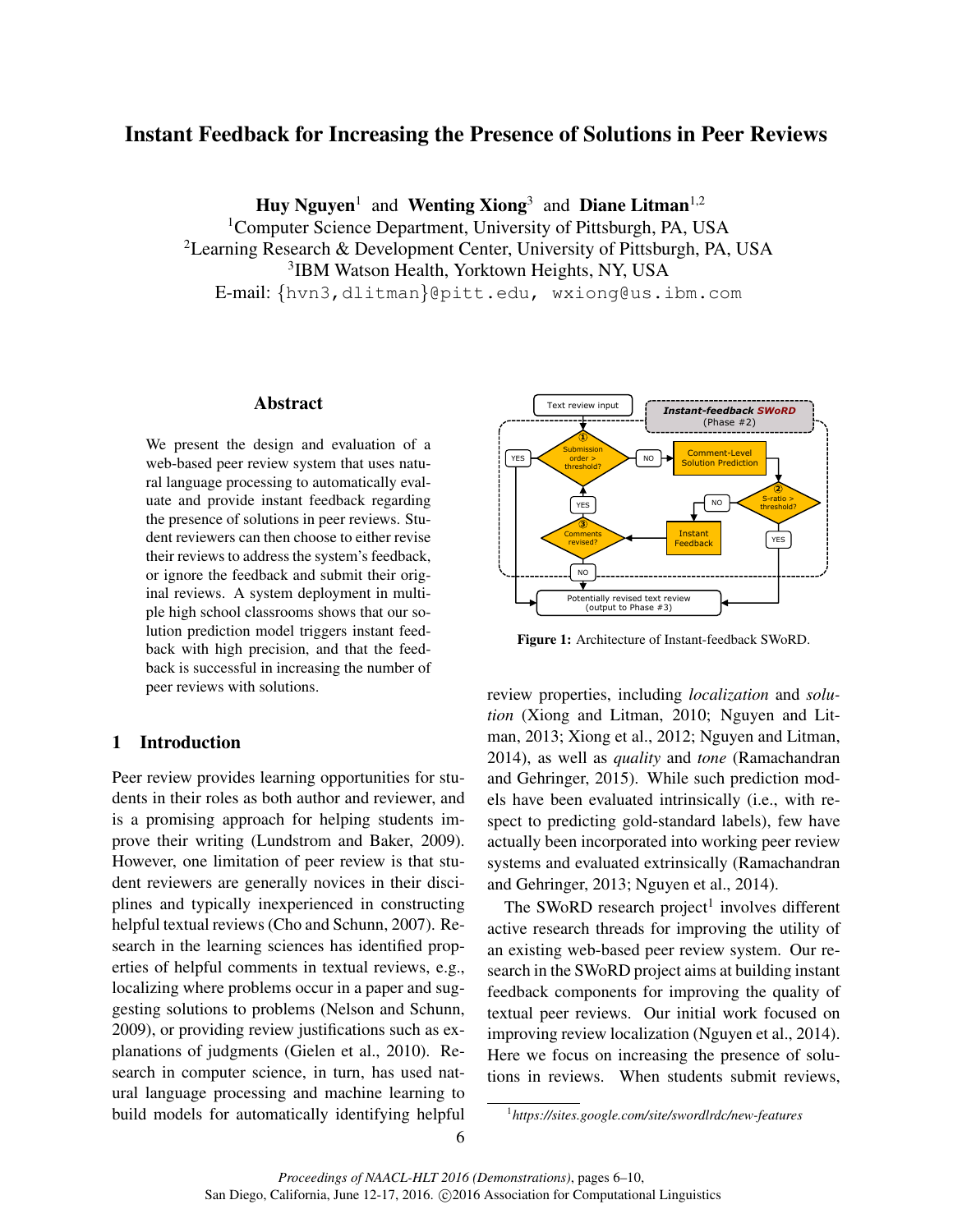**Analyze Louv's rhetorical strategies - Draft #1** Your comments need to **suggest solutions**: If you point out a problem, make sure that you provide a solution to fix that problem. **Review Document by AuntLisa** Download Document **I don't know how My comments to suggest a solution to a don't have the I've revised my issue that you Assignment Description comments. problem. Could described. Please Please submit. you show me submit**  The passage below is from Last Child in the Woods (2008) by Richard Louv. Read **some examples? comments.** the passage carefully. Then, in a well-developed essay, analyze the rhetorical strategies Louv uses to develop his argument about the separation between people and nature. Support your analysis with specific references to the text ... The thesis is well stated though the points listed in your thesis are not all clearly expounded upon in the body of **1. Thesis** Provide feedback on the quality of the author's thesis. Add solution Already exists? the essay. Pathos and logos are mentioned only twice  $Y \nightharpoonup \Omega$  No.  $\bigcirc$ throughout the entire essay, not including the thesis Comment 1: (\*Req) staement and ethos isnt mentioned at all a second time. **Thesis**. Did the author include a clear, specific thesis in his or her introduction? The essay is organized in a simple and easy to understand way, with simple language and high vocabulary used. 1 – The author did not include a thesis in his or her introduction  $\bullet$ way, while simple angles and inglifed between years though it would be better to directly state what you will **…** talk about in your body paragraphs in your thesis so they can be more connected. Save Submit

Figure 2: Screenshots of original review interface (left) and new instant feedback interface (right). For readability, the review interface shows only one comment prompt and its associated rating prompt. The instant feedback interface displays a solution feedback message and three possible reviewer reactions (top), and highlights *problem-only* (middle) and *solution* (bottom) comments.

natural language processing is used to automatically predict whether a solution is present in each peer review comment (Figure 1). If not enough critical comments are predicted to contain explicit solutions for how to make the paper better, students are taken from the original review interface to a new instant feedback interface which scaffolds them in productively revising the original peer reviews (Figure 2).

Sections 2 and 3 describe the Instant-feedback workflow, and the supporting natural language processing techniques. Section 4 demonstrates the promise of our system in supporting student review revision in a recent system deployment.

## 2 Instant-feedback SWoRD

 $SWoRD<sup>2</sup>$  was developed to support web-based reciprocal peer review, especially in large classes involving writing in the disciplines where writing and revision are hard to support due to lack of resources. A typical peer review exercise in SWoRD involves three main phases: (1) student authors submit papers to SWoRD, (2) student reviewers download papers assigned to them and submit peer reviews of the papers, and (3) student authors submit paper revisions that address the peer reviews they received. To further enhance the utility of SWoRD, we have

<sup>2</sup>SWoRD is now licensed by Panther Learning Systems Inc. – *www.peerceptiv.com*. A free version for users willing to trial instant feedback is available at *https://sword.lrdc.pitt.edu*.

developed *Instant-feedback SWoRD*, with the goal of helping student reviewers increase the presence of solutions in the peer review comments produced during Phase 2 of the typical peer review exercise.

Figures 2 and 1 illustrate technical details of Instant-feedback SWoRD. As in the original SWoRD, student reviewers create a new review session by opening the review interface (Figure 2, left). Now, however, whenever the SUBMIT button is clicked, the "text review input" is passed to the "Submission order check" (Figure 1, diamond #1). The submission order threshold<sup>3</sup> specifies how many times a review will be processed for instant feedback (e.g., 0 means no instant feedback, 1 means only the original comments are analyzed, 2 means revised comments are also analyzed, etc.). If the threshold is not reached, each comment in the review is analyzed by the "Comment-level Solution Prediction Component" (see Section 3) and classified as a *Solution*, *Problem-only*, or *Non-criticism*. *Problem-only* comments point out problems without providing solutions, while *Non-criticisms* such as summaries or praise do not require solutions. To measure how many problem comments have solutions, we define S-RATIO as number of *solution* comments over the sum of *solution* and *problem-only* comments. If the predicted S-RATIO is less than or equal to a threshold<sup>4</sup> (Figure 1, diamond #2), instant feedback is trig-

<sup>&</sup>lt;sup>3</sup>The deployment in Section 4 used a threshold of 1.

<sup>&</sup>lt;sup>4</sup> For the deployment in Section 4, S-RATIO was tuned to 0.7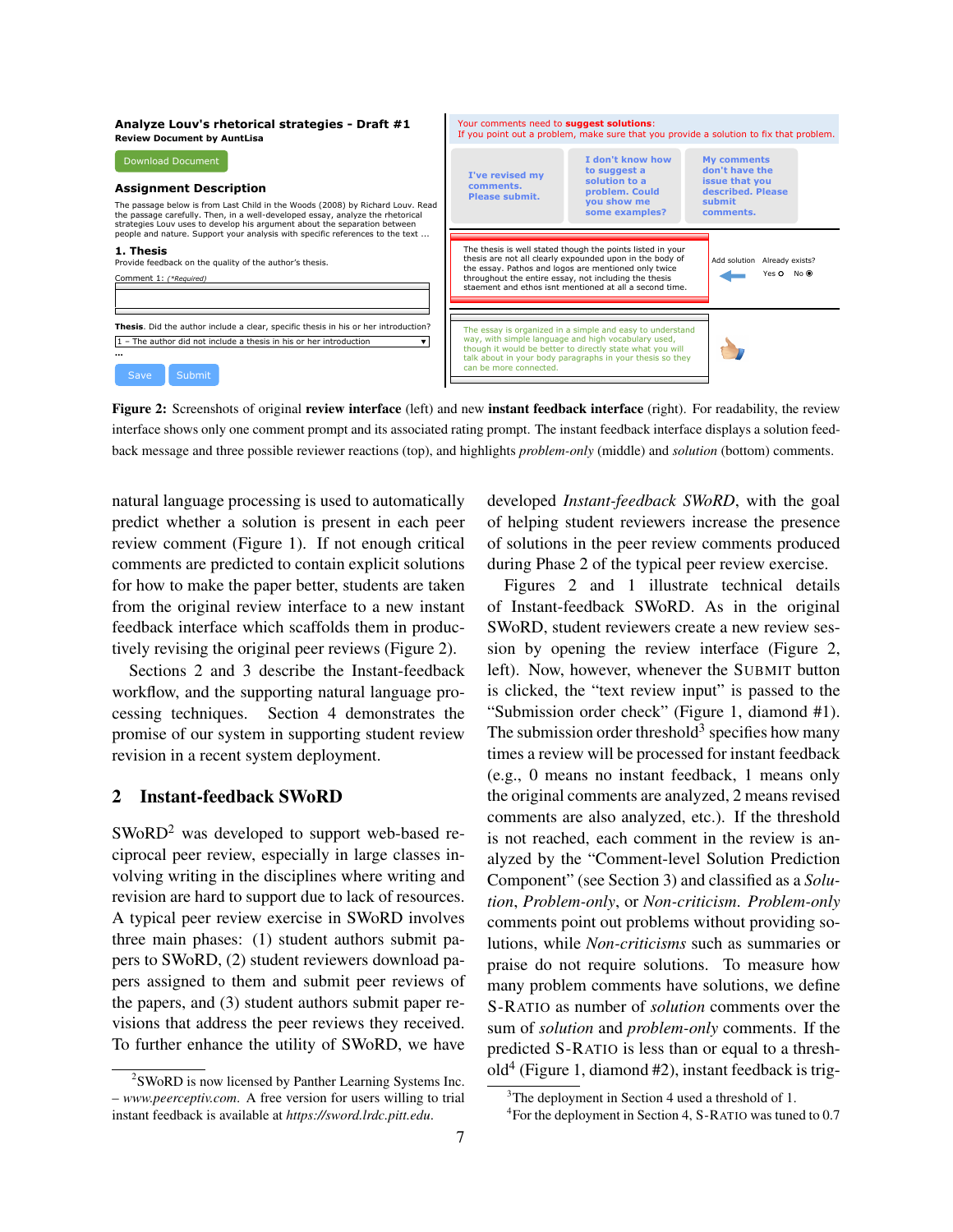gered to scaffold students in revising *problem-only* comments. Otherwise the review is deemed acceptable and stored for later use by Phase 3.

When instant feedback is triggered, the instant feedback interface (Figure 2, right) displays a message at the top suggesting that comments may need to be revised to include solutions, followed by buttons representing the 3 possible reviewer responses: revise the review and resubmit (left), view some predefined example comments with solutions before responding (center), or submit the review without revision (right). To call the reviewer's attention to comments that might need revision, the interface turns text boxes around *predicted problem-only comments* to red (Figure 2, middle right). For these comments, the system also generates option buttons that ask reviewers to provide feedback on the prediction. We hypothesized that asking students to reason about the absence of solutions in their own comments would promote review revision. Their feedback on the system's predictions also provides new annotated examples for future re-training of the prediction model (described in Section 3). Conversely, the interface highlights *predicted solution comments* in green (Figure 2, bottom right) along with displaying a thumbs-up icon. This highlighting was designed to draw reviewer attention to examples of solutions in their own comments. Finally, for reviews that are revised and resubmitted, Instant-feedback SWoRD increases the submission order and re-checks the threshold (diamond #1 in Figure 1). Unrevised reviews are instead stored for Phase 3 of SWoRD.

#### 3 Comment-level Solution Prediction

To support the instant feedback interface described in the prior section, we developed a 3-way classification model for predicting a review comment's feedback type: *Solution*, *Problem-only*, or *Noncriticism*. Challenges emerge from the fact that SWoRD serves a wide range of classes ranging from high school to graduate school and from STEM to language arts. Consequently, our prediction model has to process peer review comments that greatly differ in style and vocabulary. We thus focused on modeling how students suggested solutions by developing the following feature sets that abstracted over specific lexicons and paper topics:

• *Simple*: word count and order of the comment.

• *Keywords*: we semi-automatically created 10 keyword sets to model different content patterns, extending prior work (Xiong et al., 2010): *Solution*, *Idea*, *Suggestion*, *Location*, *Connective*, *Positive*, *Negative*, *Summary*, *Error*, *Negation*. For each set, we count the total occurrences of its keywords in the comment.

• *Location phrases*: we observed in our training data that solution content usually co-occurs with location information in comments. Thus, we extracted words and phrases that signal positional localization in comments of training data. This feature set includes hand-crafted regular expressions of location patterns (e.g., *on page 5*) (Xiong et al., 2010), location seed words (manually collected, e.g., *page, thesis, conclusion*), and location bigrams (automatically extracted given the location seeds, e.g., *transition paragraph*). For each location seed, phrase or regular expression, we count its occurrences or matches in the comment.

• *Paper content*: motivated by topic word features in (Kim et al., 2006), this feature set was designed to model how much of a paper's content/topic was mentioned in the comment. We first extracted bigrams with TF-IDF above average in the training data, and collected unigrams that make-up these bigrams, e.g., '*civil*' and '*war*' in '*civil war*'.<sup>5</sup> *Domain unigram* feature is the number of collected unigrams in the comment. *Window size* feature is the length of maximal common text span between the comment and the paper (Ernst-Gerlach and Crane, 2008). *Similarity* feature searches for the highest similarity score between paper sentence to the comment. We extract 5 paper sentences (1 covering the common span, 2 preceding, and 2 following). For each pair of paper sentence and the comment, we apply different similarity scores (e.g., Levenshtein, cosine) to 4 abstractions of the pair (sequence of tokens, sequence of part-of-speech, sequence of nouns, sequence of verbs), and return the pair's sum score. Feature value is the highest sum score over all pairs.

Our solution prediction model was trained with logistic regression using annotated peer review comments from two university classes (Computer Science, History) and a high-school class (Literature). During learning, we used a cost matrix to favor instant feedback precision over recall by penalizing relevant error types. We thought it would be better to miss some feedback opportunities than to incorrectly trigger instant feedback (e.g., asking students to revise reviews where all comments already con-

<sup>&</sup>lt;sup>5</sup>Starting with unigrams gave us a noisy set and degraded model performance. We plan to apply LDA (Blei et al., 2003) for this task in future.

using development data from prior classes.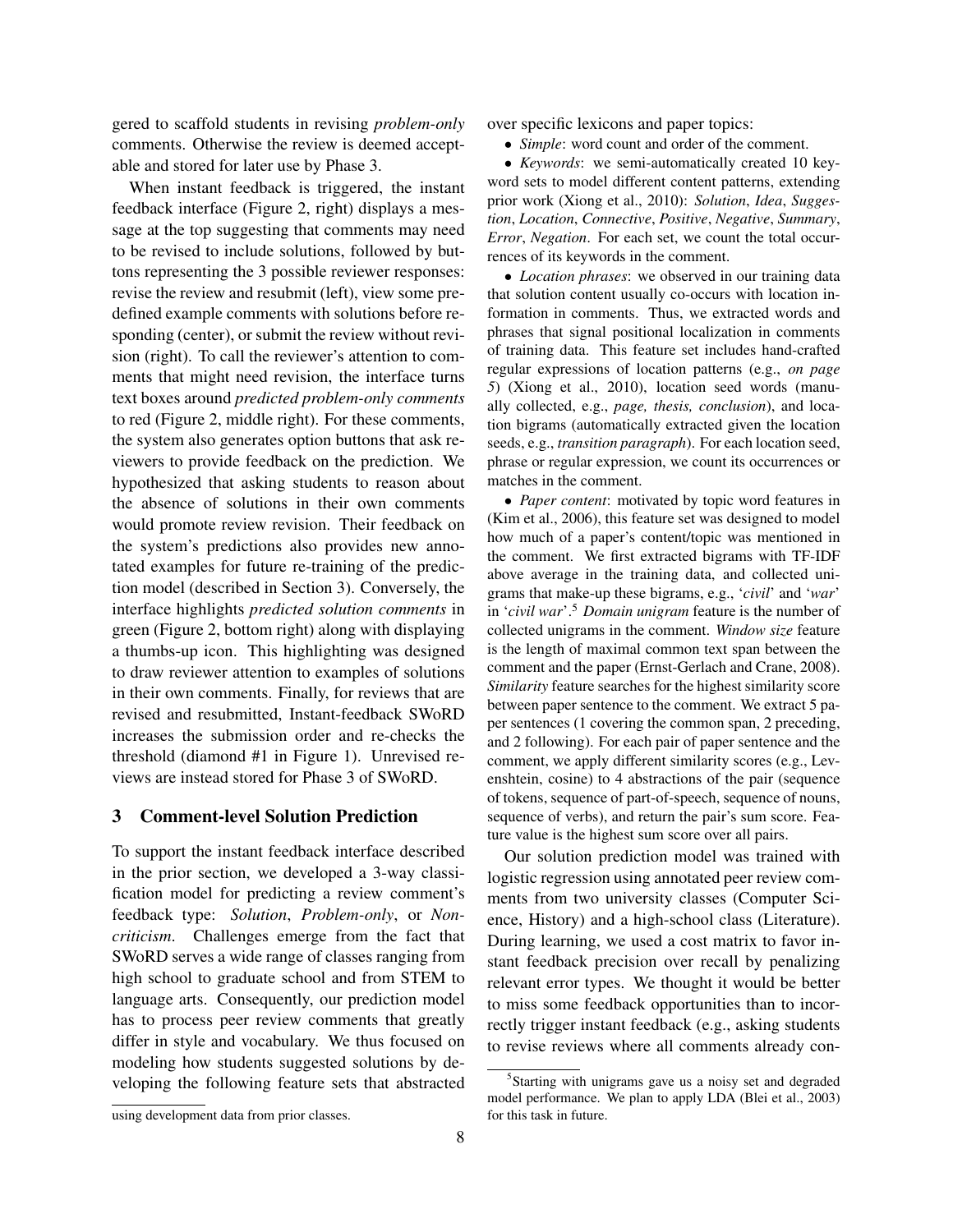| Model                                     | Acc. | $+$ K |                                   | $F1:Sh$   $F1:Prb$   $F1:Non$ |                    |
|-------------------------------------------|------|-------|-----------------------------------|-------------------------------|--------------------|
| <b>BoW</b>                                |      |       | $0.50 \pm 0.24 \pm 0.40 \pm 0.51$ |                               | $\pm 0.57$         |
| SWoRD   $0.62$   $0.44$   $0.55$   $0.59$ |      |       |                                   |                               | $\vert 0.72 \vert$ |

Table 1: Comment-level solution prediction performance. Acc: Accuracy, F1 by class label is reported – Sln: Solution, Prb: Problem-only, Non: Non-criticism.

tained solutions) or to incorrectly display comments as red or green in the feedback interface.

# 4 Preliminary Evaluation

In Spring 2015, SWoRD with instant-feedback was deployed in 9 high-school Advanced Placement (AP) classes. We conducted preliminary evaluations to answer two research questions: (1) *How precisely does the system predict peer review solution and trigger the instant feedback?* (2) *How does the instant feedback impact review revisions?* We collected peer review submissions which were intervened by Instant-feedback SWoRD (i.e., triggered instant feedback), and their immediately subsequent resubmissions (if any), then had an expert manually code the collected comments for their feedback types: *solution, problem-only, non-criticism* (double-coded data had inter-rater  $\kappa$  0.87).

Only intervened reviews were used to evaluate model performance because subsequent resubmissions were not predicted. In our deployment, 134 of 1428 reviews were intervened, containing 891 comments: 223 *Solution*, 340 *Problem-only*, and 328 *Non-criticism*. Table 1 shows that our deployed model outperforms a Bag-of-Words (BoW) baseline<sup>6</sup> in 3-way classification. Given that the AP data was never used for model training, the obtained performance is promising and encourages us to improve the model with more data.

Regarding instant feedback precision, we calculated the true S-RATIO for each intervened review (using gold standard labels). Table 2 shows that given the 0.7 threshold used for this deployment, Instant-feedback SWoRD incorrectly triggered instant feedback for 24 submissions (column 3) out of 134, yielding a precision 0.82. Because Instantfeedback SWoRD does not let student reviewers know the S-RATIO threshold, students should only think that the instant feedback was incorrect when

| True S-RATIO | $\leq 1.0$ | > 0.7                 | $= 1.0$ |  |  |  |
|--------------|------------|-----------------------|---------|--|--|--|
| #intervened  | 134        | $24(18\%)$   16(12\%) |         |  |  |  |
|              |            |                       |         |  |  |  |

Table 2: True S-RATIO of intervened submission

they provided solutions for all mentioned problems (true  $S-RATIO = 1$ ). From this student perspective, Instant-feedback SWoRD had 16 incorrect triggers (column 4), achieving a precision 0.88.

Finally, to evaluate the impact of instant feedback on review revision, we considered the 74 subsequent resubmissions. We collected comments that were *revised* or *newly-added* to the resubmissions (no comment was deleted), and obtained 115 comments. Pairing 111 revised comments with their original versions, we observed that 73 (66%) comments were fixed from problem-only to solution, 3 (3%) from non-criticism to solution, only 1 comment (0.9%) was edited from solution to non-criticism, and none from solution to problem-only. All of the 4 newly-added comments mentioned problems and provided solutions. These results suggest that Instant-feedback SWoRD does indeed help reviewers revise their comments to include more solutions.

#### 5 Conclusions and Future Work

This paper presented Instant-feedback SWoRD, which was designed to increase the presence of solutions in peer reviews. Evaluation results showed that Instant-feedback SWoRD achieved high performance in predicting solution in review comments and in triggering instant feedback. Moreover, for reviewers who revised their reviews after receiving instant feedback, the number of comments with solution increased. In future work, we plan to use more data from a wider range of classes to re-train the currently deployed prediction model. Also, a comprehensive comparison of our approach to studies of similar tasks would give us insight into features and algorithms for performance improvement.

### Acknowledgments

This research is supported by NSF/1122504, and IES/R305A120370. The larger research project (coled by Professors Kevin Ashley, Amanda Godley, Diane Litman and Chris Schunn) is a collaboration with the Learning Research & Development Center and the School of Education. We are grateful to our colleagues in the project.

<sup>6</sup>Used 1,2,3-grams as features.